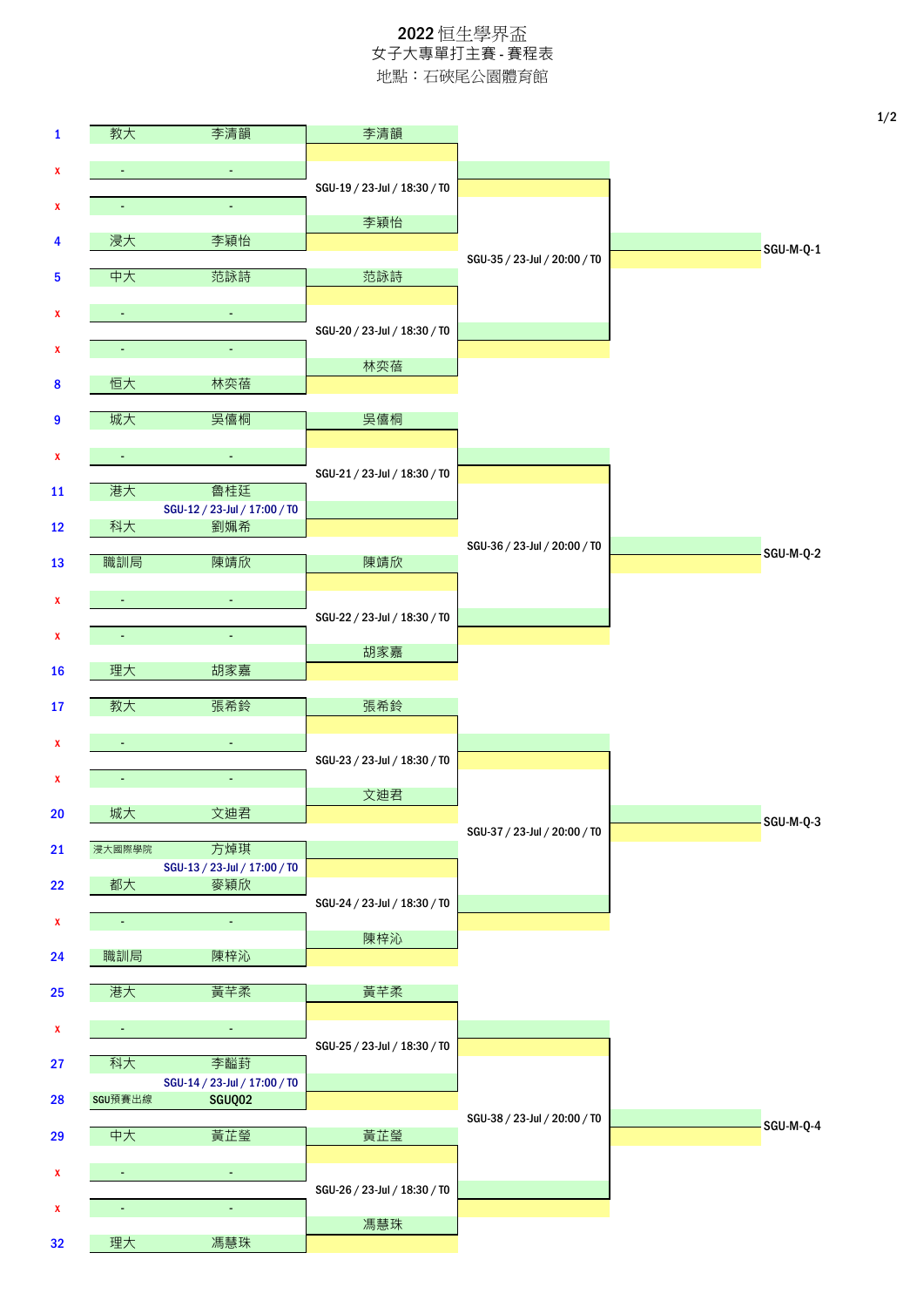## 2022 恒生學界盃 女子大專單打主賽 - 賽程表 地點:石硤尾公園體育館

| 33 | 浸大國際學院         | 羅芷君                                 | 羅芷君                          |                              |  |
|----|----------------|-------------------------------------|------------------------------|------------------------------|--|
|    |                | $\blacksquare$                      |                              |                              |  |
| x  |                |                                     | SGU-27 / 23-Jul / 19:00 / T0 |                              |  |
| x  | $\blacksquare$ | $\omega$                            |                              |                              |  |
| 36 | 都大             | 葉素心                                 | 葉素心                          |                              |  |
|    |                |                                     |                              | SGU-39 / 23-Jul / 20:30 / T0 |  |
| 37 | 中大             | 趙慧明<br>SGU-15 / 23-Jul / 17:00 / T0 |                              |                              |  |
| 38 | 理大             | 歐陽美絃                                |                              |                              |  |
|    |                |                                     | SGU-28 / 23-Jul / 19:00 / T0 |                              |  |
| X  | $\blacksquare$ | $\omega$                            | 杜宛燊                          |                              |  |
| 40 | 教大             | 杜宛燊                                 |                              |                              |  |
| 41 | 港大             | 王妍曦                                 | 王妍曦                          |                              |  |
|    |                |                                     |                              |                              |  |
| x  | ÷              | $\blacksquare$                      |                              |                              |  |
| 43 | 恒大             | 余欣蕎                                 | SGU-29 / 23-Jul / 19:00 / T0 |                              |  |
|    |                | SGU-16 / 23-Jul / 17:00 / TO        |                              |                              |  |
| 44 | SGU預賽出線        | SGUQ01                              |                              | SGU-40 / 23-Jul / 20:30 / T0 |  |
| 45 | 城大             | 鄧善之                                 | 鄧善之                          |                              |  |
|    |                |                                     |                              |                              |  |
| X  | $\blacksquare$ | $\blacksquare$                      | SGU-30 / 23-Jul / 19:00 / T0 |                              |  |
| x  | $\blacksquare$ | $\blacksquare$                      |                              |                              |  |
| 48 | 科大             | 佘昉穎                                 | 佘昉穎                          |                              |  |
|    |                |                                     |                              |                              |  |
| 49 | 教大             | 林曦彤                                 | 林曦彤                          |                              |  |
| x  | $\sim$         | $\blacksquare$                      |                              |                              |  |
|    |                |                                     | SGU-31 / 23-Jul / 19:00 / T0 |                              |  |
| X  |                | $\blacksquare$                      | 陳曉琳                          |                              |  |
| 52 | 何鴻燊社區書院        | 陳曉琳                                 |                              |                              |  |
|    | 城大             | 蔡杏怡                                 |                              | SGU-41 / 23-Jul / 20:30 / T0 |  |
| 53 |                | SGU-17 / 23-Jul / 17:00 / T0        |                              |                              |  |
| 54 | 港大             | 區榛婷                                 |                              |                              |  |
| X  | $\blacksquare$ | $\omega$                            | SGU-32 / 23-Jul / 19:00 / T0 |                              |  |
|    |                |                                     | 彭愷琳                          |                              |  |
| 56 | 理大             | 彭愷琳                                 |                              |                              |  |
| 57 | 浸大             | 尹康潼                                 | 尹康潼                          |                              |  |
|    |                |                                     |                              |                              |  |
| x  | ÷              | $\blacksquare$                      | SGU-33 / 23-Jul / 19:00 / T0 |                              |  |
| 59 | 職訓局            | 胡紫睛                                 |                              |                              |  |
| 60 | 浸大國際學院         | SGU-18 / 23-Jul / 17:00 / T0<br>李伊澄 |                              |                              |  |
|    |                |                                     |                              | SGU-42 / 23-Jul / 20:30 / T0 |  |
| 61 | 恒大             | 何文諾                                 | 何文諾                          |                              |  |
| X  | ÷              | $\blacksquare$                      |                              |                              |  |
|    |                |                                     | SGU-34 / 23-Jul / 19:00 / T0 |                              |  |
|    |                | ٠                                   |                              |                              |  |
| X  |                |                                     |                              |                              |  |
| 64 | 科大             | 吳詠琳                                 | 吳詠琳                          |                              |  |